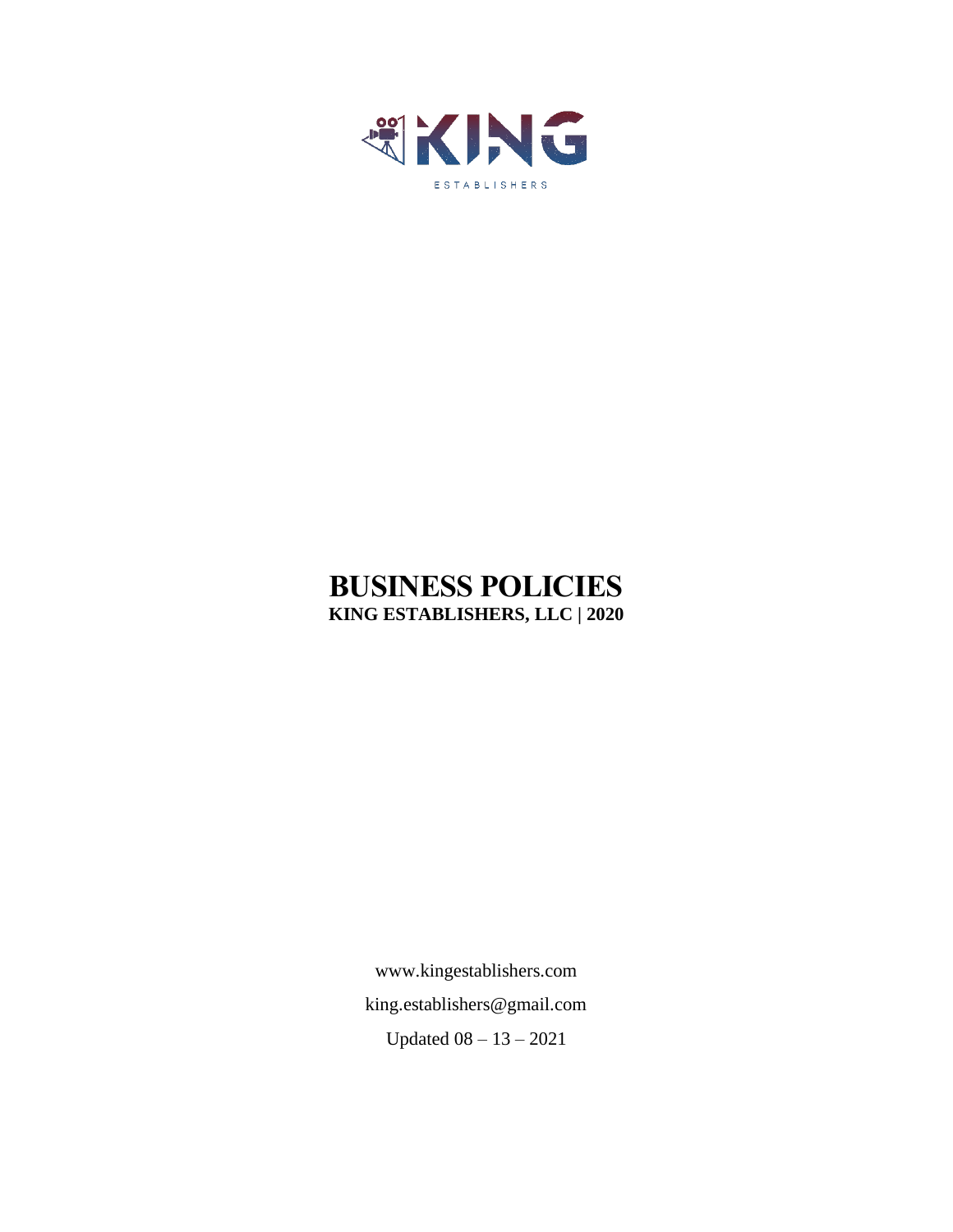

### **Code of Ethics Policy**

KING Establishers is fully committed to the principles of creativity, passion, quality, and integrity in all its businesses and activities. This code sets out the basic standards expected of all staff in this company. All staff should ensure that this code is executed correctly and firmly.

#### **Creativity**

We want to create original ideas and demonstrate them through our services. Entrepreneurs and businesses are different; therefore, each service must be executed with a unique idea that will make their image stand out.

#### **Passion**

Our role as Establishers is to embrace the clients' ideas as our own. Our passion will inspire us to do greater and better things for those who trust us, while engaging in a happier and more productive atmosphere.

#### **Quality**

The value of work delivered by our company needs to exceed the client's expectations. Each experience must project various characteristics to achieve the quality that we expect, such as the following: completeness, truthfulness, thoroughness, professionalism, excellent communication, commitment, confidentiality, creativity, proactivity, integrity, consistency, and fit to the purpose. As for our services, each result must be delivered in high quality for the benefit of the client and its flexible usage.

#### **Integrity**

All Establishers must be trustworthy, reliable, encourage and practice open and honest communication, and take responsibility for their actions. We must act honorably, even when no one is watching. Through integrity, we will reinforce our work quality and positive reputation. In addition, our actions will speak louder than words resulting in a good testimony.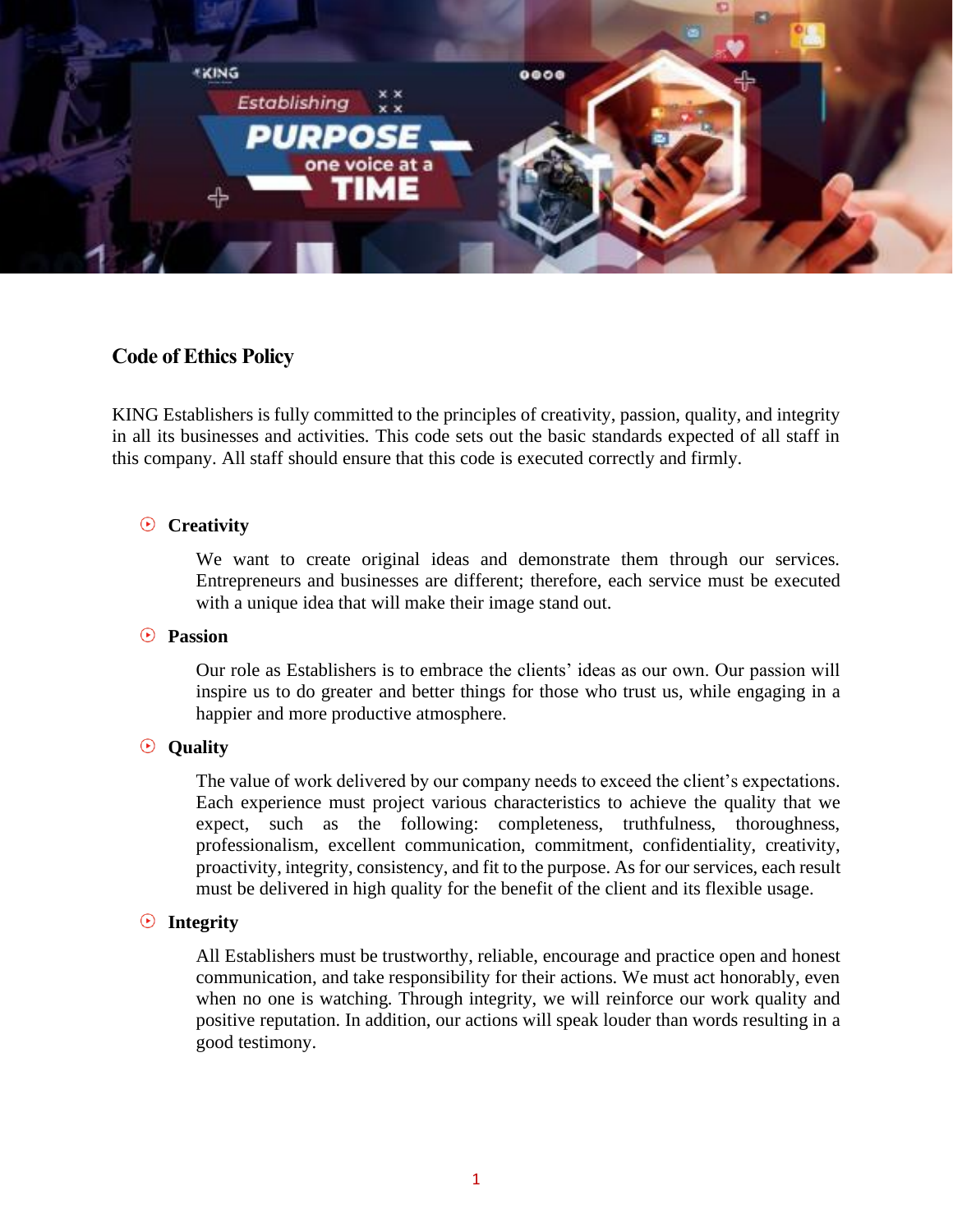

This code must be practiced by every professional that becomes part of our purpose. KING Establishers will not tolerate any act that goes against our code and our morals, and that is wrong in the eyes of the law. We are a Kingdom's company and the main and first owner is our Father, God. For this reason, we will maintain our values and principles demonstrating our righteousness.

# **Nondiscrimination and Employment Policy**

It is the policy of KING Establishers to ensure equal employment opportunity without discrimination or harassment based on race, color, religion, sex, age, disability, marital status, citizenship, national origin, genetic information, or any other characteristic protected by law. KING Establishers prohibits any such discrimination or harassment.

#### **Reporting an Incident of Harassment, Discrimination or Retaliation**

KING Establishers encourages reporting of all perceived incidents of discrimination, harassment, or retaliation, regardless of the offender's identity or position. Individuals who believe that they have been the victim of such conduct should discuss their concerns with their immediate supervisor, any member of the personnel practices committee, human resources, or any overseer.

In addition, KING Establishers encourages individuals who believe they are being subjected to such conduct to promptly advise the offender that his or her behavior is unwelcome and to request that it be discontinued. Often this action alone will resolve the problem. KING Establishers recognizes, however, that an individual may prefer to pursue the matter through complaint.

#### **Individuals and Conduct Covered**

Conduct prohibited by these policies is unacceptable in the workplace and in any work-related setting outside the workplace, such as during business trips, business meetings and businessrelated social events.

# **Social Media Policy**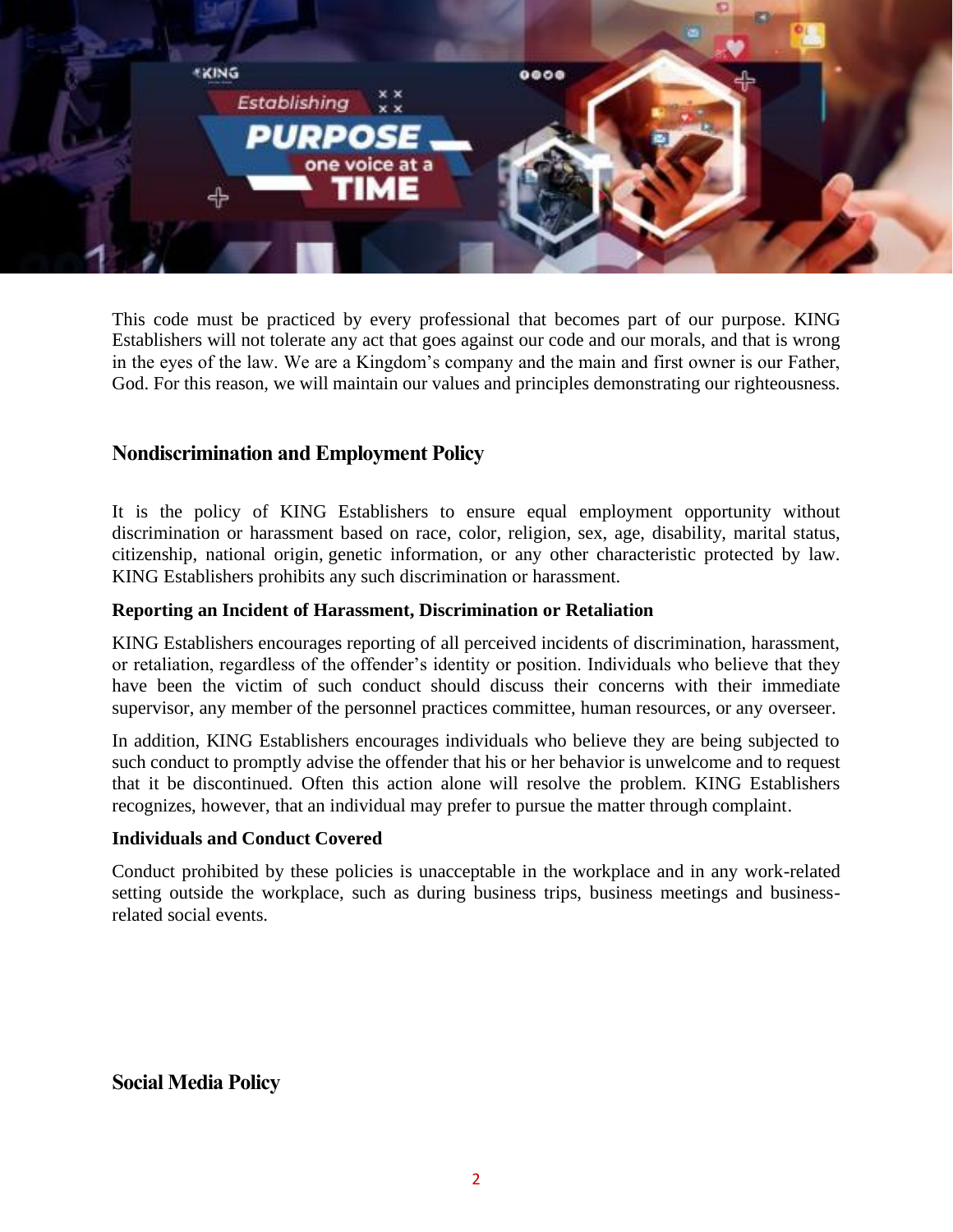

None of our work can be used on external platforms without our written permission. Any person that posts our work in their platform must give us credit for it after obtaining our permission.

# **Confidentiality Policy**

We designed our **company confidentiality policy** to explain how we expect our Establishers to treat confidential information. Establishers will unavoidably receive and handle personal and private information about clients, partners, and our company. We want to make sure that this information is well-protected.

We must protect this information for two reasons. It may:

- $\Theta$  Be legally binding (e.g., sensitive customer data.)
- $\odot$  Constitute the backbone of our business, giving us a competitive advantage (e.g., business processes.)

#### **Scope**

This policy affects all Establishers, including anybody who may have access to confidential information.

#### **Policy elements**

Confidential and proprietary information is secret, valuable, expensive, and/or easily replicated. Common examples of confidential information are:

- $\odot$  Unpublished financial information
- Data of Customers/Partners/Vendors
- $\odot$  Content, videos, or any other service
- $\odot$  Customer lists (existing and prospective)
- $\odot$  Data entrusted to our company by external parties.
- $\odot$  Pricing/marketing and other undisclosed strategies
- $\odot$  Documents and processes explicitly marked as confidential.
- $\odot$  Unpublished goals, forecasts and initiatives marked as confidential.

Our Establishers may have various levels of authorized access to confidential information.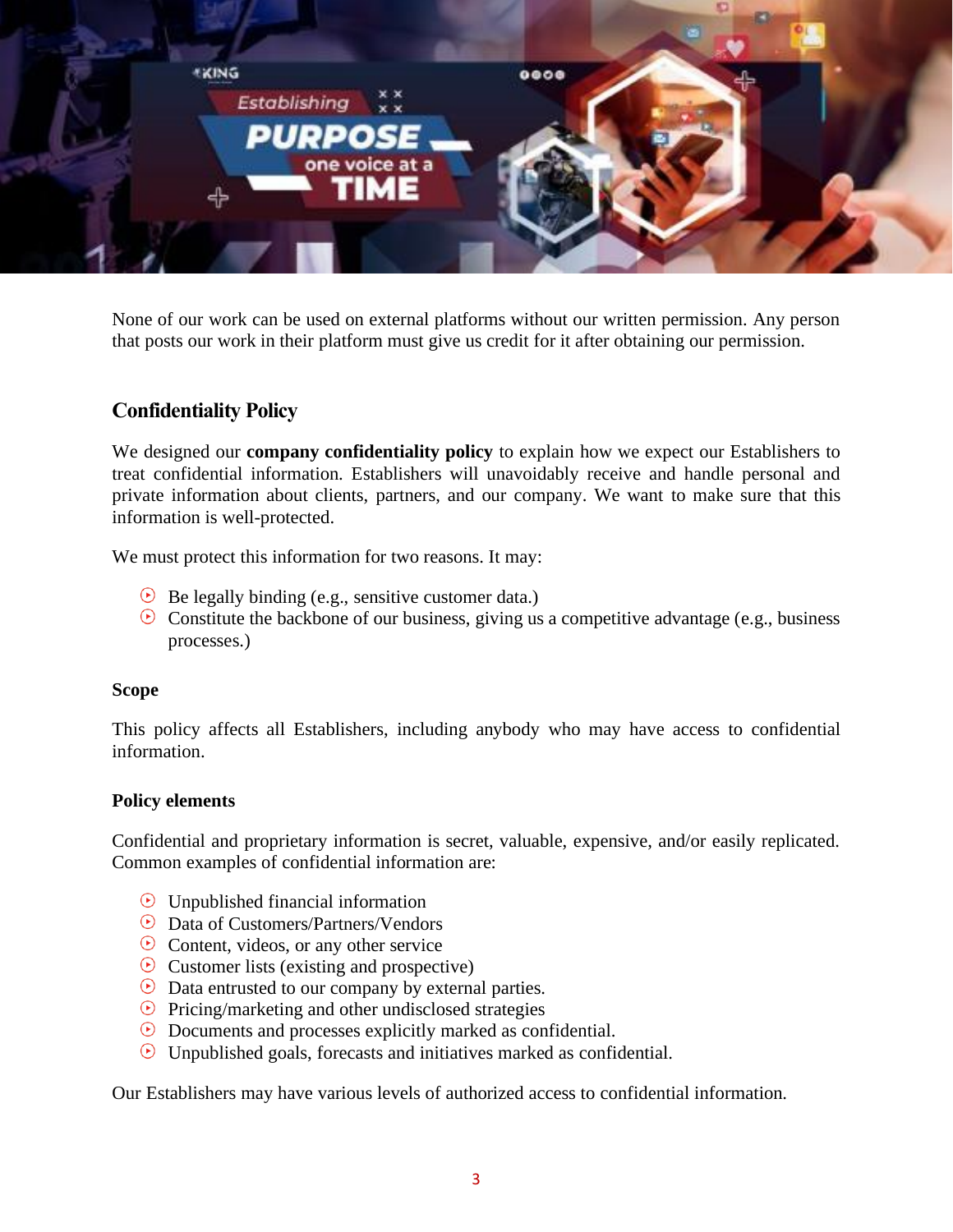

#### **What our Establishers should do:**

- $\odot$  Lock or secure confidential information always
- $\odot$  Shred confidential documents when they are no longer needed.
- $\odot$  Make sure they only view confidential information on secure devices.
- $\odot$  Only disclose information to other employees when it is necessary and authorized.
- $\odot$  Keep confidential documents inside our company's premises unless it is necessary to move them.

#### **What our Establishers should not do:**

- $\odot$  Use confidential information for any personal benefit or profit.
- $\odot$  Disclose confidential information to anyone outside of our company.
- $\odot$  Replicate confidential documents and files and store them on insecure devices.

When Establishers stop working for our company, they are obliged to return any confidential files and delete them from their personal devices.

#### **Confidentiality Measures**

We will take measures to ensure that confidential information is well protected. We will:

- $\odot$  Store and lock paper documents
- Ask employees to sign non-disclosure agreements (NDAs)
- $\odot$  Ask for authorization by senior management to allow employees to access certain confidential information.

#### **Exceptions**

Confidential information may occasionally have to be disclosed for legitimate reasons. Examples are:

- $\odot$  If a regulatory body requests, it as part of an investigation or audit
- $\odot$  If our company examines a venture or partnership that requires disclosing some information (within legal boundaries)

In such cases, employees involved should document their disclosure procedure and collect all needed authorizations. We are bound to avoid disclosing more information than needed.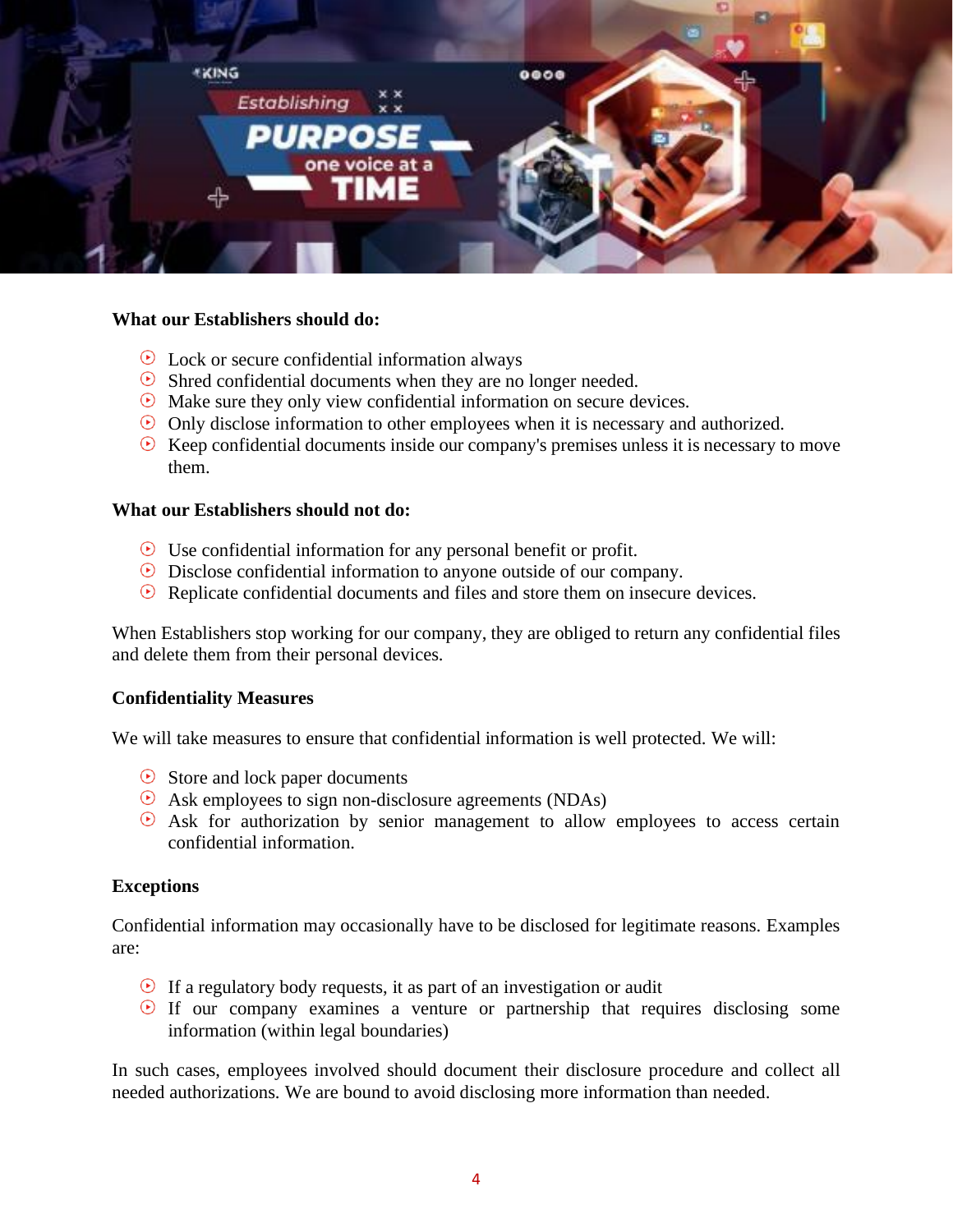

#### **Disciplinary Consequences**

Employees who do not respect our confidentiality policy will face disciplinary and, possibly, legal action.

We will investigate every breach of this policy. We will terminate any employee who willfully or regularly breaches our confidentiality guidelines for personal profit. We may also have to punish any unintentional breach of this policy depending on its frequency and seriousness. We will terminate employees who repeatedly disregard this policy, even when they do so unintentionally.

This policy is binding even after separation of employment.

# **Refund and Cancellation Policy**

#### **Social Media Packages Cancellation**

All social media packages cancellations must be done by email (king.establishers@gmail.com) 2 weeks before the next content cycle starts. Please send the email during our business hours of 8AM-6PM Mon-Fri.

Please note that if you cancel, any special pricing agreed upon will be void. If you wish to renew later you must renew at the non-reduced, normal price for that service.

#### *Refunds*

#### *Due to the digital nature of our services, we are unable to provide refunds on any purchases.*

In most cases you have paid for services and/or products and seen the results of using them and received profit from the usage of our services. If you do not see ROI, or return on investment, we will do everything in our power to ensure that the lack is made up to you in some way. However, promises made or returns expected.

However, we suggest that if you are having issues, you let us try to help you – submit an email before you decide to cancel. Often, it is a simple fix, and we are here to help.

Services cancelled by KING Establishers, for violating our terms of service, do not qualify for a refund. For example, if your service is cancelled due to violation of confidentiality, you will not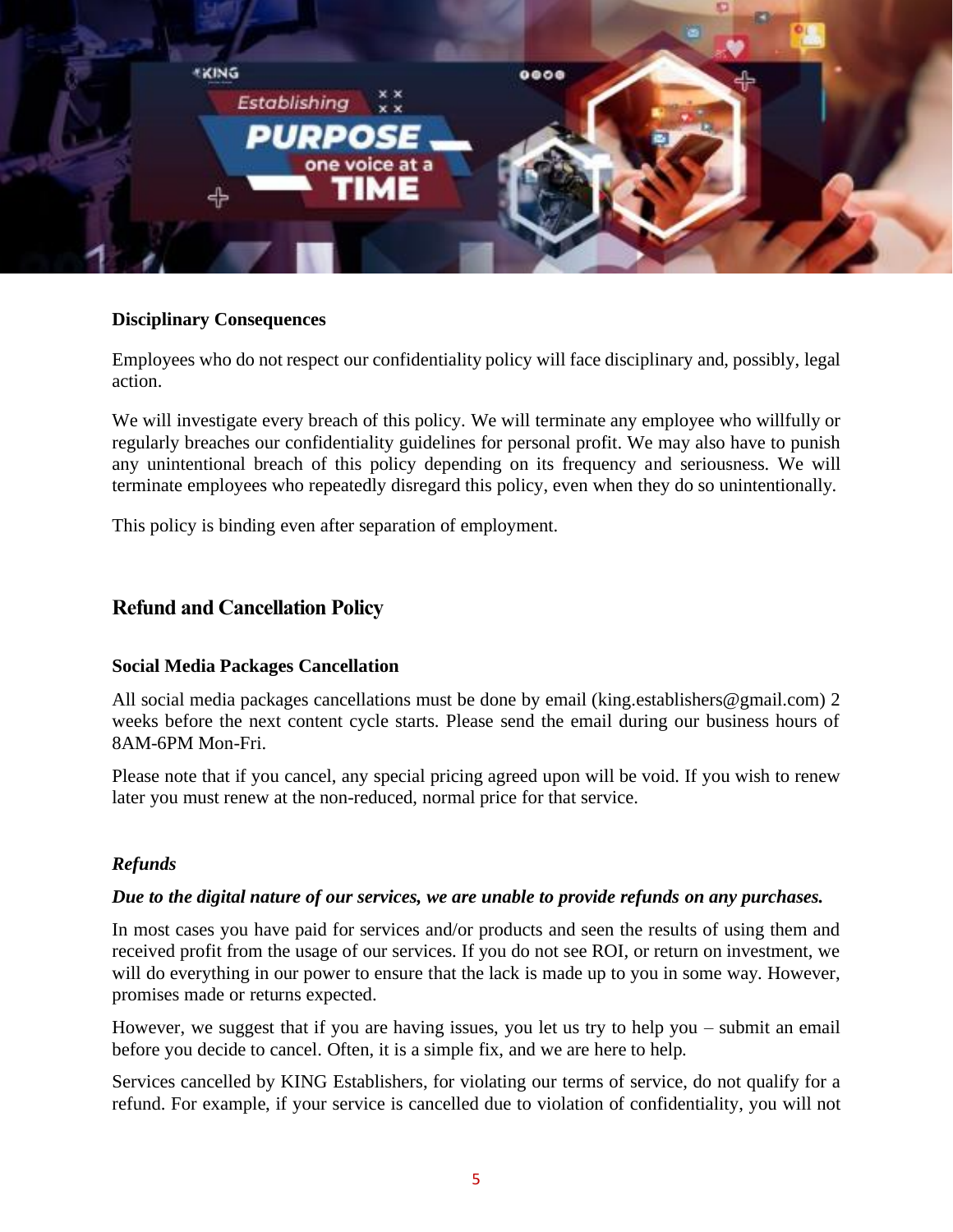

be given any refund. We believe strongly in upholding good and morale etiquette in all our services and encourage our clients to do the same.

KING Establishers' customer service representatives are available Monday through Friday 9:30 A.M. to 4:00 P.M. through email – [king.establishers@gmail.com](mailto:king.establishers@gmail.com)

# **Payment Policy**

SMM have payment plans available. The following are:

- 1. Biweekly
- 2. Weekly
- 3. Monthly

ALL plan payments must be done accordingly of not doing so, a fee of \$20 will be applied after 3 days of the established payment dates. If the client does not pay the corresponding amount by the established date, we can withhold ourselves from continuing our services until the payment has been done.

Down payments are non-refundable.

# **Late Payment Policy**

Services must be paid in full before we start working on the requested service (Social Media Packages are managed differently). If a client's payment is arranged, for understandable and proved reasons, before the product is sent, the client must pay in full before we send the final file with all the official results. If the client has not payed the amount due after ten days, 5% will be added daily to the total amount due and no file will be sent until the payment is received.

Social Media Packages must be paid according to the established recurring schedule set by KING Establisher's representative and the client. If client cancels the SMM package, NO refunds will be processed (for more information read the services waiver).

#### **Designs Agreement**

All designs made by KING Establishers that are not paid for will not be used to promote services on social media platforms, events, branding, marketing, and all matters related to corporate or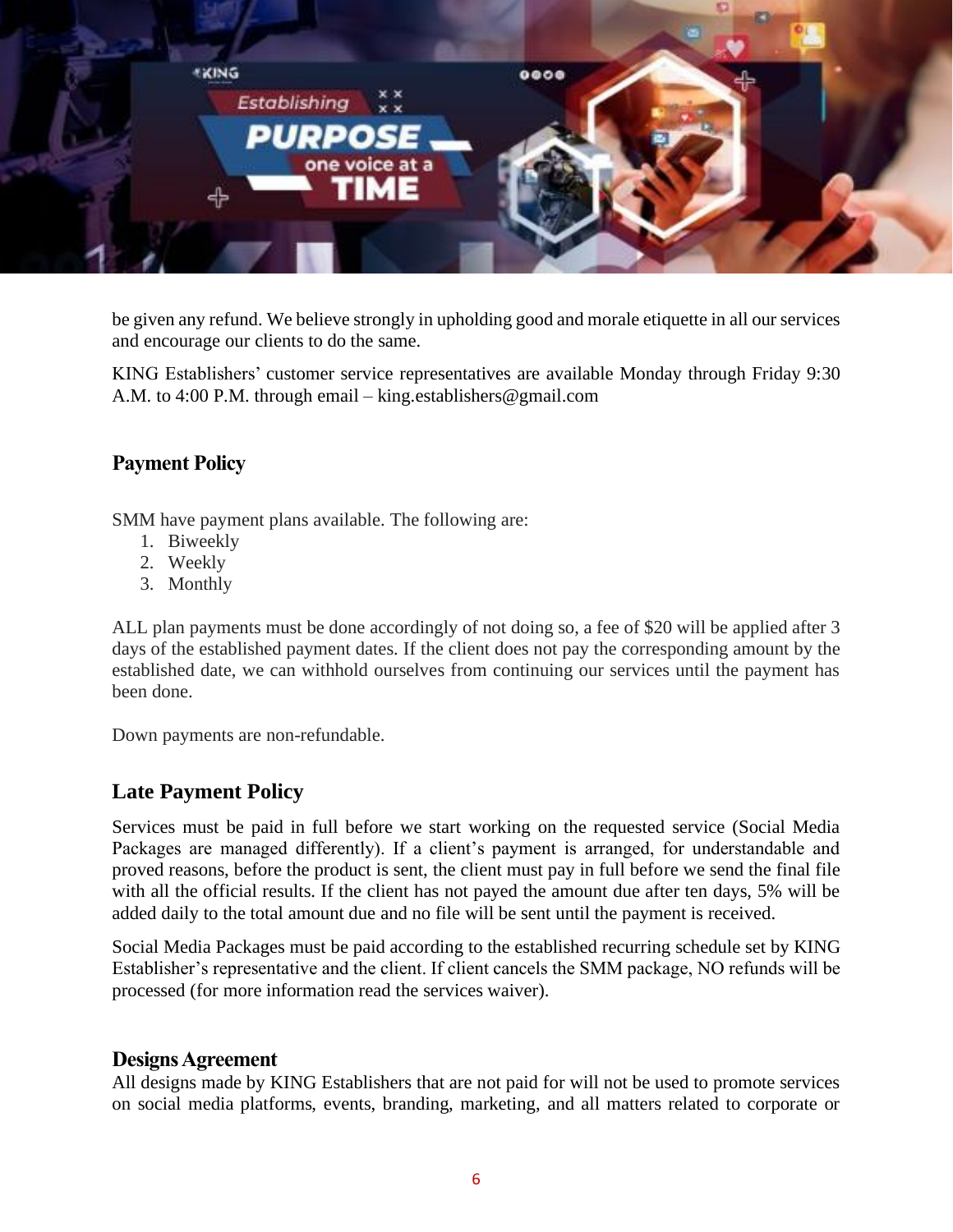

personal use. In addition, unpaid designs are not allowed to be copied or duplicated by any other business. If a business provides printing services and KING Establishers provides a design, all designs are exclusive from KING Establishers; no re-selling, no duplicating, and no copying will be done with the designs. Moreover, designs must be paid in full to remove the exclusivity from it and get a certificate that guarantees the purchase of the design. The illegal use of such unpaid designs will lead to penalties due to exclusivity infringement. Such illegal use will require the design to be completely purchase or a penalty fee must be paid. In extreme cases, a legal case will be done. If printing services are provided, any rights of credit for such projects are waived, while still receiving the commission amount that was presented to KING Establishers before proceeding with the project given by them. KING Establishers is released and forever discharge (including all its departments and staff) from all claims, liability, actions, suits, demands, costs, expenses, or indebtedness arising out of, related to, or in any way connected with the use of their services. All rights and interests in such designs, information, and materials if not paid for, are paid. (For more information refer to the design's agreement).

# **Logo**

Startup logos have a limit of three corrections and the corporate logo has a limit of 5 corrections.

# **Print-Shop Products**

All products purchased from this category must be paid in full before it's processing.

# **Website**

50% of the payment must be done before the start of the project. 25% after the first check-up meeting has been done. The last 25% must be done the day before the release meeting. If the payments are not completed before the release meeting, no website will be released until its done. Also, a release waiver must be signed before the meeting.

# **Watermark**

All designs will be watermarked during design production. The client must notify that they want our mark to be removed from the design. If not, the result will have our stamp at a corner.

# **Elevate Meetings**